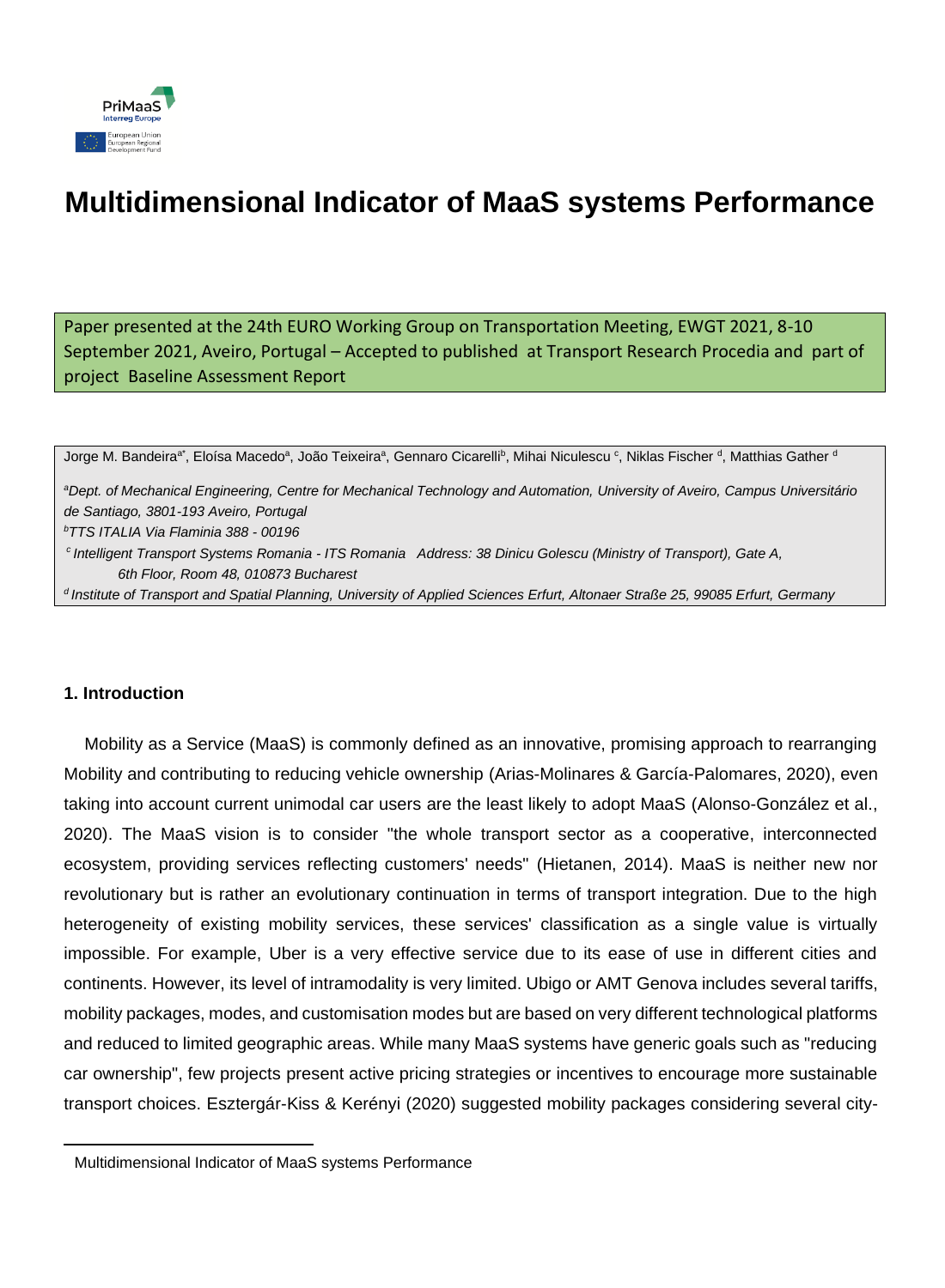

specific parameters, but they argued that some cases are not environmentally conscious yet and congestion has not reached such a level, which would efficiently change travel behaviour. Sochor et al. (2018) explored multiple strategic and tactical actions on how MaaS platforms should be integrated with the public sector to ensure a minimally viable service from the point of view of the MaaS operator but responding to a set of societal challenges. However, from a practical point of view, it remains difficult to distinguish each platform's promotional rhetoric and public authorities and the effective contribution to sustainability and social cohesion of MaaS.

With the proposed multidimensional indicator presented in this paper, we intend to contribute, to improve the way stakeholders and users can assess technological performance and the societal contributions of the MaaS systems through a set of tangible indicators. In this paper, we consider a MaaS system, all operators delivering mobility services to end-users by enabling them to seamlessly plan, pay for or execute the use of public transport and other transport services through a single interface in line with the definition of (Smith et al., 2018).

### **2. Previous classification systems**

This section briefly summarizes previous efforts by academia and other organizations to organize and develop topological systems for classifying MaaS systems. Based on relevant literature, two types of indices related to the MaaS schemes can be distinguished. The first category focuses on the local context (political, technological, infrastructure, social context), describing the region's readiness level for MaaS implementation (e.g., Aaltonen, 2017; Kamargianni and Goulding, 2018). The second category, which is related to the framework of this paper, focuses on the level of development of MaaS schemes.

Kamargianni et al. (2016) surveyed selected 'mobility integration projects' and were roughly categorized under different integration levels: basic, advanced, and advanced with tailored mobility packages. Since it was found that the difference of MaaS schemes within the same category was not clear, a MaaS integration index was developed considering four major types of integration (ticketing, payment, ICT, and mobility package integration), which each one was scored and a final score that represents the integration level is obtained by summing up all scores. Although a final score is attributed, this can be disaggregated into the components to reflect each weight better. By improving the former method, Sochor et al. (2018) presented the most known topology for MaaS classification focused on responsibilities and business models. This topology is divided into five levels (0–4) describing varying levels of integration: 0 no integration; 1 integration of information; 2 integration of booking and payment; 3 integration of the service offered,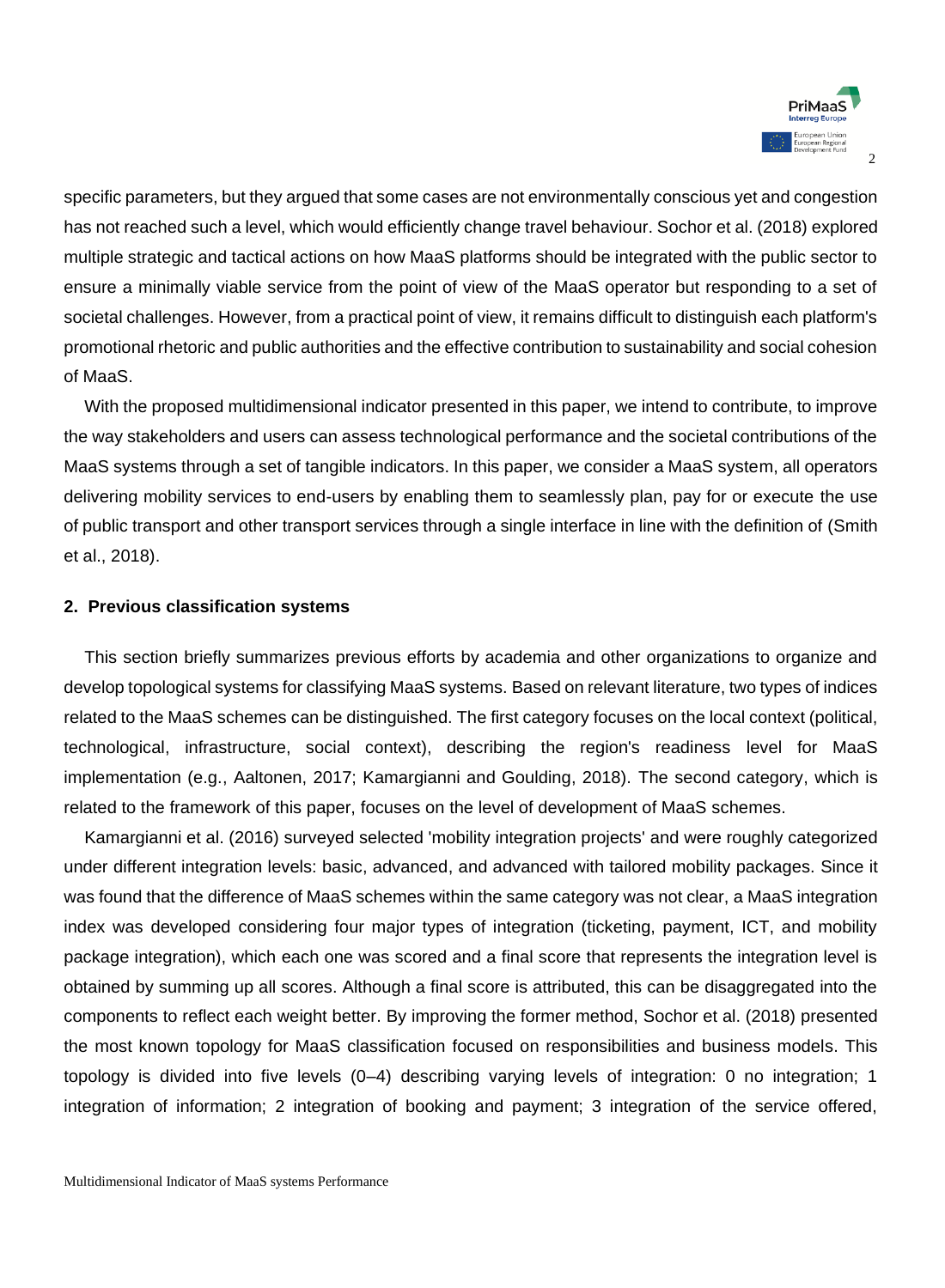

including contracts and responsibilities; 4 integration of societal goals. In 2018, a very different approach was launched in the Traffic Technology International issue, which defined new levels of MaaS focused on the services provided and employed technology (open data standards, artificial intelligence, integration with other digitized services, the Internet of Things or IoT). The expectation is that MaaS will evolve so other systems such as food, groceries, entertainment, and sport will provide seamless interfaces encompassing the traveller's ecosystem (Traffic Technology, 2018). Lyons et al., 2019) developed a new 0–5 taxonomy, designed around the user perspective (including cognitive user effort), which was inspired by the SAE taxonomy for vehicles' automation. The authors emphasized the essential difference between the mobility intermediaries and the mobility system as a whole, containing further layers that collectively make up MaaS. In (Hensher et al., 2020), a comprehensive view of MaaS development and a detailed comparison of the previously mentioned taxonomies are provided. Other private companies such as Via ID suggest alternative approaches to MaaS aggregation from the simplest to the most complete (Level 1: information platform, 2: aggregation platform; 3: subscription platform), mostly aligned with (Sochor et al. (2018)). However, these two approaches for MaaS schemes classification in terms of integration do not provide any information regarding, for instance, the geographic coverage of the mobility services (e.g., whether a scheme is focused on urban or rural or (inter)national). Esztergár-Kiss et al. (2020) carried out a systematic analysis of more than 30 MaaS services based on their penetration, area, web interfaces and other aspects related to service integration and personalization features. Those platforms were categorized into 3 mains clusters, but a classification system was not provided. Table 1 presents a review of the main features of the MaaS classification strategies found in the literature.



Multidimensional Indicator of MaaS systems Performance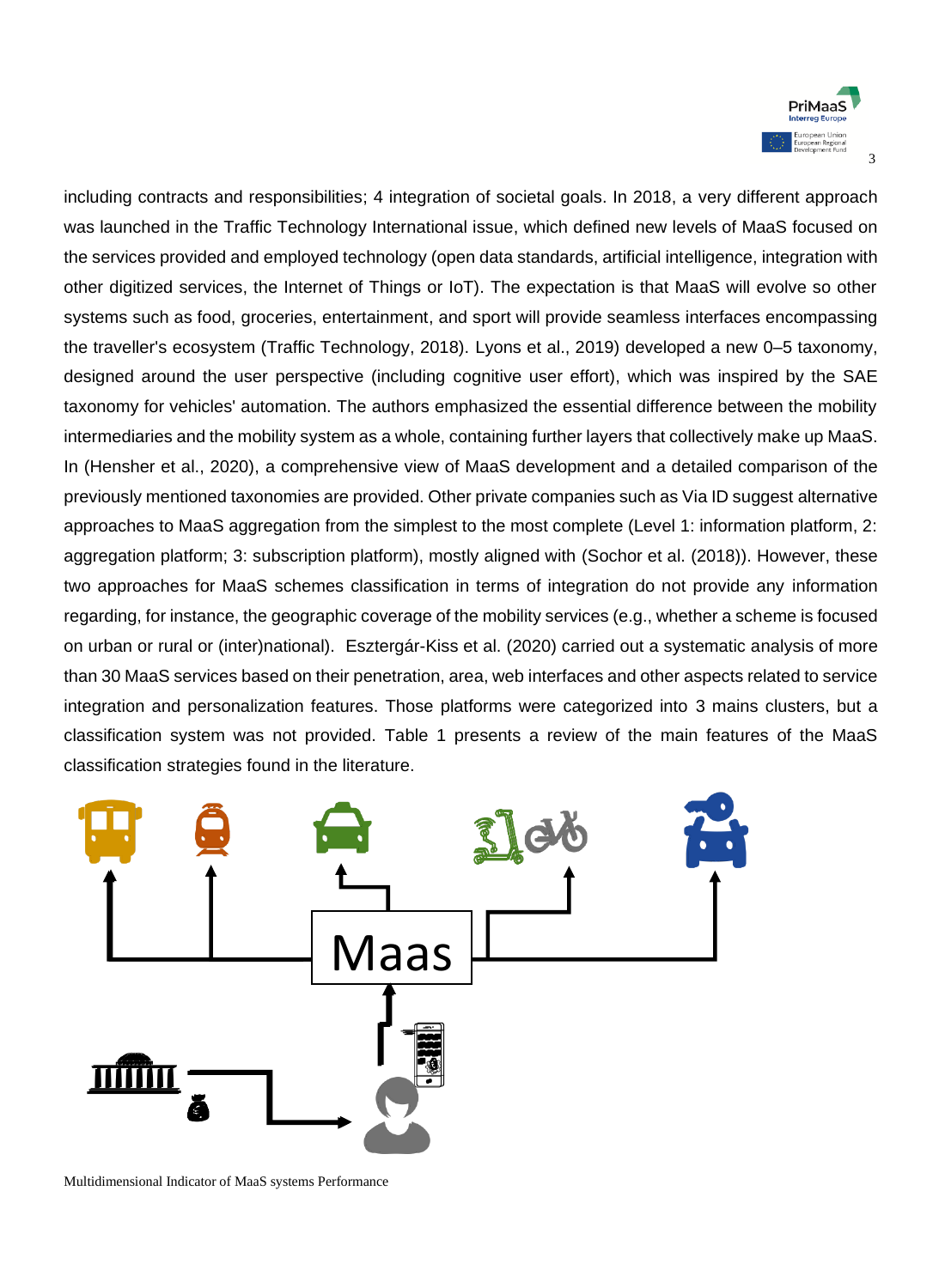

Table 1 List of previous relevant MaaS classification systems.

| Reference                                                                                                                                  | Classification<br>System                     | Coverage<br>(geographic and<br>modes)                                                                                                                                | Functionality, integration<br>of services, ICT                                                                                                                                                                              | Contributions for<br>sustainability                                                                 |
|--------------------------------------------------------------------------------------------------------------------------------------------|----------------------------------------------|----------------------------------------------------------------------------------------------------------------------------------------------------------------------|-----------------------------------------------------------------------------------------------------------------------------------------------------------------------------------------------------------------------------|-----------------------------------------------------------------------------------------------------|
| (Kamargianni<br>Ten<br>levels<br>et al., 2016)<br>(Transport<br>modes (1 to<br>$6$ ) + 1 for ICT<br>and mobility<br>package<br>integration |                                              | 1 point for each<br>transport mode. No<br>geographic<br>coverage                                                                                                     | Integration of services<br>(planning,<br>payment,<br><b>Focus</b><br>booking).<br>on<br>what is more appealing<br>to travellers.                                                                                            | Not directly<br>addressed.                                                                          |
| (Sochor et al.<br>(2018)                                                                                                                   | Four levels 1-4                              | Possibility of adding<br>layers of nuance,<br>e.g. the number of<br>modes - no clear<br>assessment<br>framework<br><b>No</b><br>provided.<br>geographic<br>coverage  | of<br>Integration<br>functionality,<br>from<br>planning,<br>ticketing,<br>booking.<br>and<br>subscription. Focus on<br>responsibilities<br>and<br>business models.                                                          | Integration of societal<br>goals at level 4,<br>but no clear<br>assessment<br>framework.            |
| Six Levels 0-5<br>(Lyons et al.<br>(2019)                                                                                                  |                                              | Some levels<br>depend on the<br>inclusion of more<br>than one mode.<br>There is no clear<br>classification for<br>geographic<br>coverage                             | Integration in terms of«<br>operations degree<br>0f<br>seamlessness,<br>information,<br>and<br>transactions<br>(i.e<br>booking, ticketing,<br>and<br>payment<br>via<br>one<br>interface). Focus on the<br>user perspective. |                                                                                                     |
| Traffic<br>Technology,<br>(2018)                                                                                                           | Seven Levels (O-6)                           | Some<br>levels<br>depend<br>the<br>on<br>of more<br><i>inclusion</i><br>than<br>one<br>mode.<br>There is no clear<br>classification<br>for<br>geographic<br>coverage | seamlessness.<br>information.<br>data<br>policy, and other smart<br>city tools.                                                                                                                                             | Integration in terms of Not directly addressed in<br>operations degree of the evaluation framework. |
| This paper                                                                                                                                 | $\star$<br>Five<br>levels<br>6<br>categories | Framework<br>for<br>assessment<br>geographic<br>coverage<br>and<br>multimodality<br>considering<br>local<br>context                                                  | Framework assessment Framework assessment<br>for<br>considering<br>integration of services,<br>technology,<br>personalization.                                                                                              | for considering the<br>contribution to<br>and environmental and<br>social pillars.                  |

The existing topological frameworks for classifying the MaaS platforms offer a set of relevant information about each system's functionality but, in general, neglect many other dimensions, such as geographic, multimodal coverage, and contributions for sustainability. It is also verified that it is difficult to establish a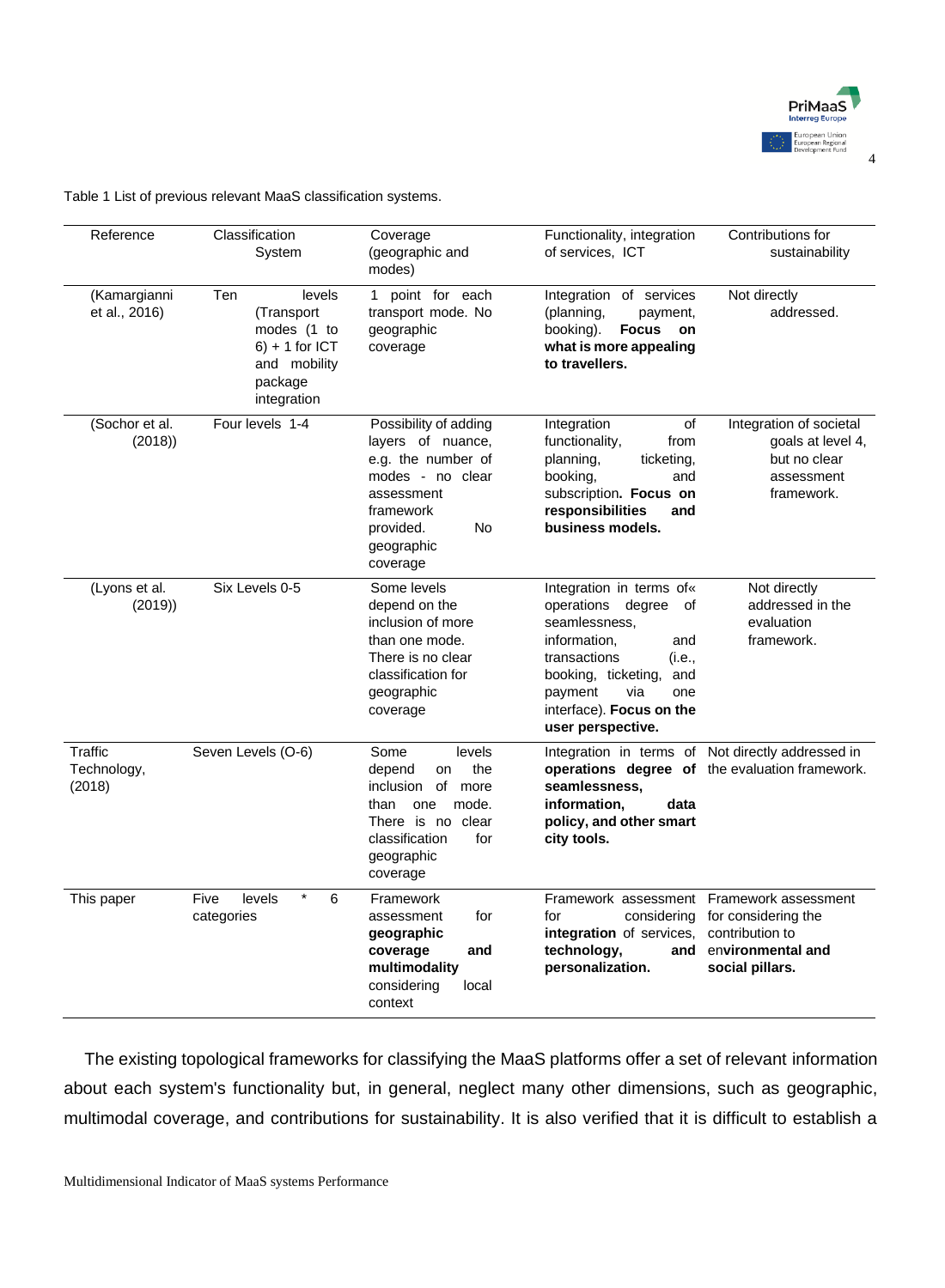

clear distinction between the integration of services provided and the ease of use and personalization of the platforms. This paper aims to address this gap by suggesting a MaaS classification framework to support users to know the potential scalability, services and societal impacts of MaaS systems; and support experts and regional policymakers to benchmark and compare their regional integrated mobility services' performance.

## **3. Methodology**

## *3.1. Multidimensional Indicator concept*

The proposed classification system results from intense discussions, workshops, and meetings with several experts (academia, ITS organizations) and stakeholders of the Interreg Europe PriMaaS project (PriMaaS, 2021). First, we explored various definitions of MaaS topological concepts to categorize different MaaS Services of seven European Regions. This preliminary assessment allowed us to conclude that current classification systems do not tackle key dimensions such as coverage, multimodality, infrastructure, and sustainability policies. Simultaneously, other variables related to the level of customization, personalization, and autonomous detection of individual and community mobility needs are not properly considered. Furthermore, the integration of societal challenges (considered as level 4 in (Sochor et al. (2018)) is a too vague concept that does not distinguish between rhetoric, objectives, and active social inclusion policies and environmental policies. This article proposes a complementary approach of classifying MaaS systems based on three main pillars addressing the coverage, functionality, and sustainability performance. Each pillar is divided into two sub-dimensions whose classification is assigned based on specific features (Figure 1).

For a more detailed analysis at the policymakers and technical discussion level, a more complex system could be presented (e.g., 4.5 x 4.3 x 2.1). For users, a more simplified system indicating only the minimum of each pillar (e.g., 4 x 4 x 1) (similar to the air quality indicator with different pollutants) can be disseminated. Naturally, for a competitive ranking, the ratio between the sum of all scores divided by the maximum possible score (30) can be considered. This makes it possible to ascertain the overall performance of MaaS platforms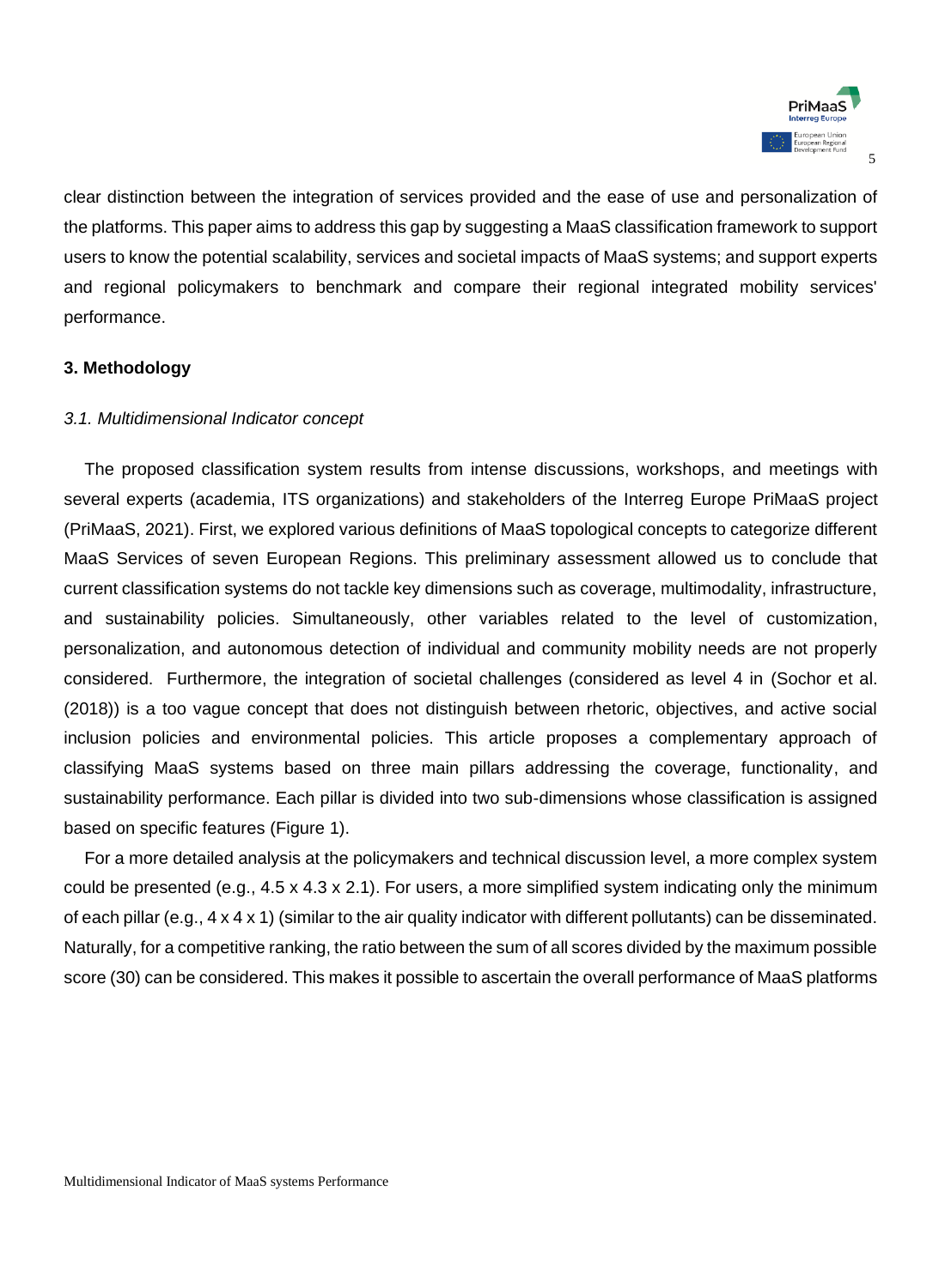

6

| Coverage                 |                    | Functionality              |                                           | Sustainability          |                              |  |
|--------------------------|--------------------|----------------------------|-------------------------------------------|-------------------------|------------------------------|--|
| o                        | میں ہے<br>شہرہ رہے |                            |                                           |                         |                              |  |
| Geographic<br>area       | Multi modality     | Integration of<br>services | $\mathsf{I}\mathsf{T}$<br>personalization | Environmental<br>policy | Social<br>cohesion<br>policy |  |
| 5                        | $\overline{4}$     | $\overline{2}$             |                                           | $\overline{2}$          | 3                            |  |
| $\overline{4}$           |                    |                            |                                           | $\overline{2}$          |                              |  |
| $(5+4+2+1+2+3)/30 = 0,5$ |                    |                            |                                           |                         |                              |  |

Figure 1. Illustration of the Multidimensional performance indicator and example of scoring possibilities in blue.

of a given region compared to an optimal solution (5+5; 5+5; 5+5) and based on a holistic set of indicators. However, the key contribution of this article is the inclusion of other dimensions based on tangible criteria.

The following sections detail our proposal for classifying MaaS platforms in different domains. This classification makes it possible to include other mobility services, which do not always fully fit the traditional concept of MaaS. Depending on the factor to be analysed, some indicators are built on a progressive scoring logic (e.g., (Sochor et al. (2018)); others are made using a cumulative scoring or percentual system.

#### *3.2. Coverage*

The coverage of MaaS platforms is analyzed from the perspective of the platform's geographic served area and diversity of transport modes.

#### *3.2.1. Geographic coverage*

The geographic availability of a MaaS service is an important factor for its attractiveness. Although most MaaS services are located in cities (e.g., Whim, Ubigo), there are several examples of mobility services at different scales and digitalization levels. For instance, some recent MaaS pilots in rural areas are focused on demand-responsive transport and integrated transport of other user groups (Eckhardt et al., 2020).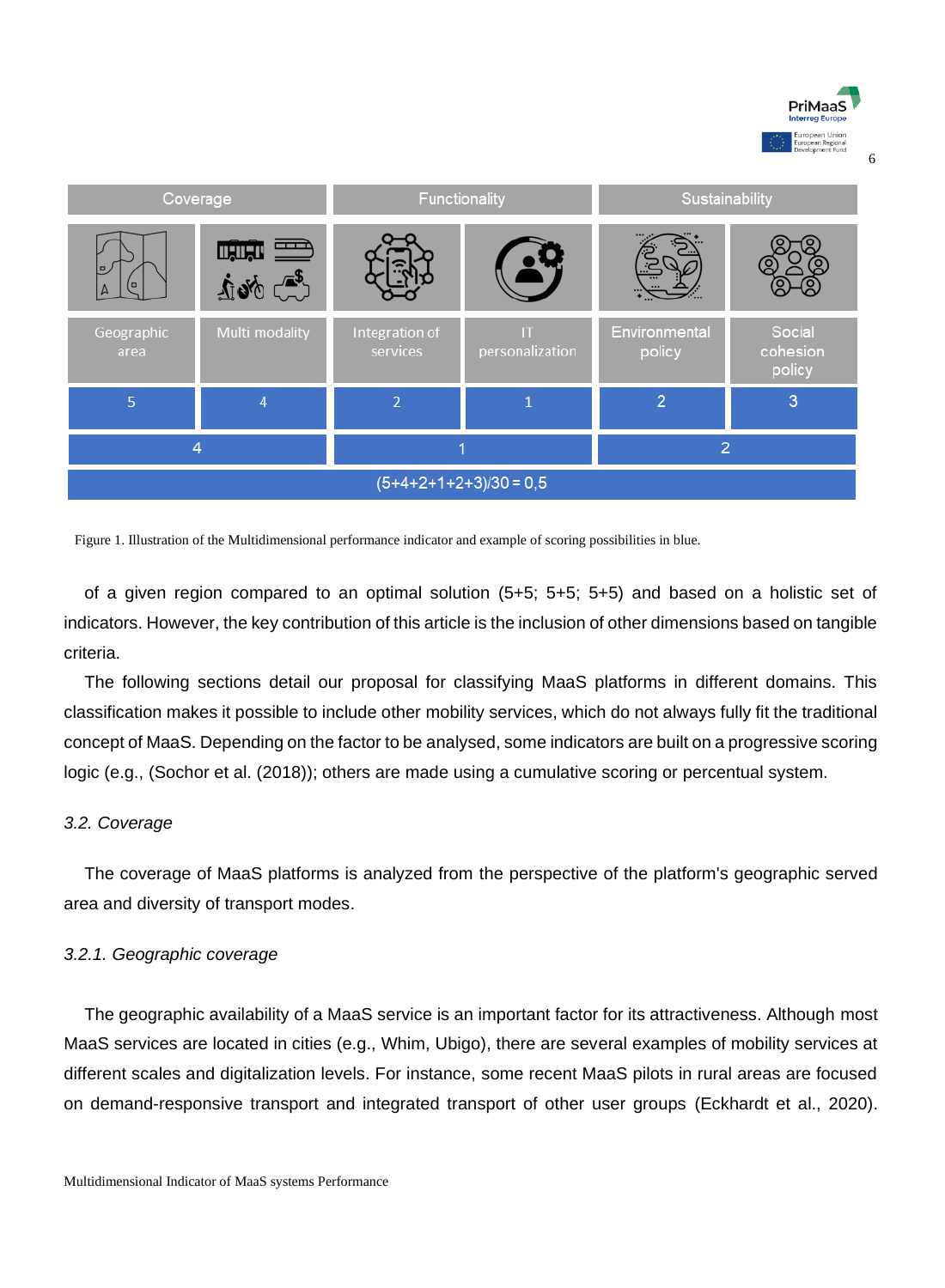

Flixbus provides an app for users travelling through various countries acting exclusively in the digital dimension at international levels. Note that we are only concerned with the geographic extension of PT operators belonging to the platform in this sub-indicator, excluding, for example, renting a car service with no defined geographical limit due to its nature.

We consider that the minimum basic coverage is the urban or municipal territorial (level 1). Level 2 includes all MaaS services operating in a large metropolitan area, including several urban and suburban services. This level also includes the MaaS platforms mainly focus on a defined urban area but includes a punctual long-distance service (e.g., long-distance train). Level 3 includes national platforms, while level 4 includes the services that can be used in different cities and countries with the same app and user account but with some geographic discontinuity. Level 5 corresponds to a generalized cross-border service with geographic continuity among different nations.

Table 2. Classification of MaaS services regarding geographic coverage.

| Score | Characteristics                            | Examples                                  |
|-------|--------------------------------------------|-------------------------------------------|
|       | Single Municipality                        | Erfurter Verkehrsbetriebe GmbH (EVAG)     |
| 2     | Metropolitan Area                          | SL (Stockholm Public Transport), Navigogo |
| 2     | $City + single longer distance PT$ service | DB-Regio                                  |
| 3     | National Level                             | Resplus (via Samtrafiken) BlaBla car      |
| 4     | Multiple discontinued cities/regions       | Uber                                      |
| 5     | Generalized cross border service           | Flixbus, Google maps                      |

#### *3.2.2. Multimodality coverage*

Existing evaluation schemes do not adequately reflect this aspect in particular, as the number of included transport modes is not considered at all or is summarized in such a way that, for example, the complete public transport service has the same value as just one bike-sharing provider (e.g., (Kamargianni et al., 2016)).

The classification is based on a score that assesses two aspects. Firstly, the diversity in terms of the coverage of 4 main categories of transport solutions i) mass urban public transport (buses, metro, light rail, BRT, urban trains, water transport); ii) regional and long-distance transportation (coaches, regional and high-speed trains, ferries 3) iii) micro-mobility (E-rideable; E-bikes; E-scooters; Bicycles; Scooters; Mopeds; Active travel modes) and iv) small capacity - car-based solutions (e.g. rent a car, car sharing, ride-hailing, taxis). The second aspect addresses the service coverage modes within each category. Additionally, it is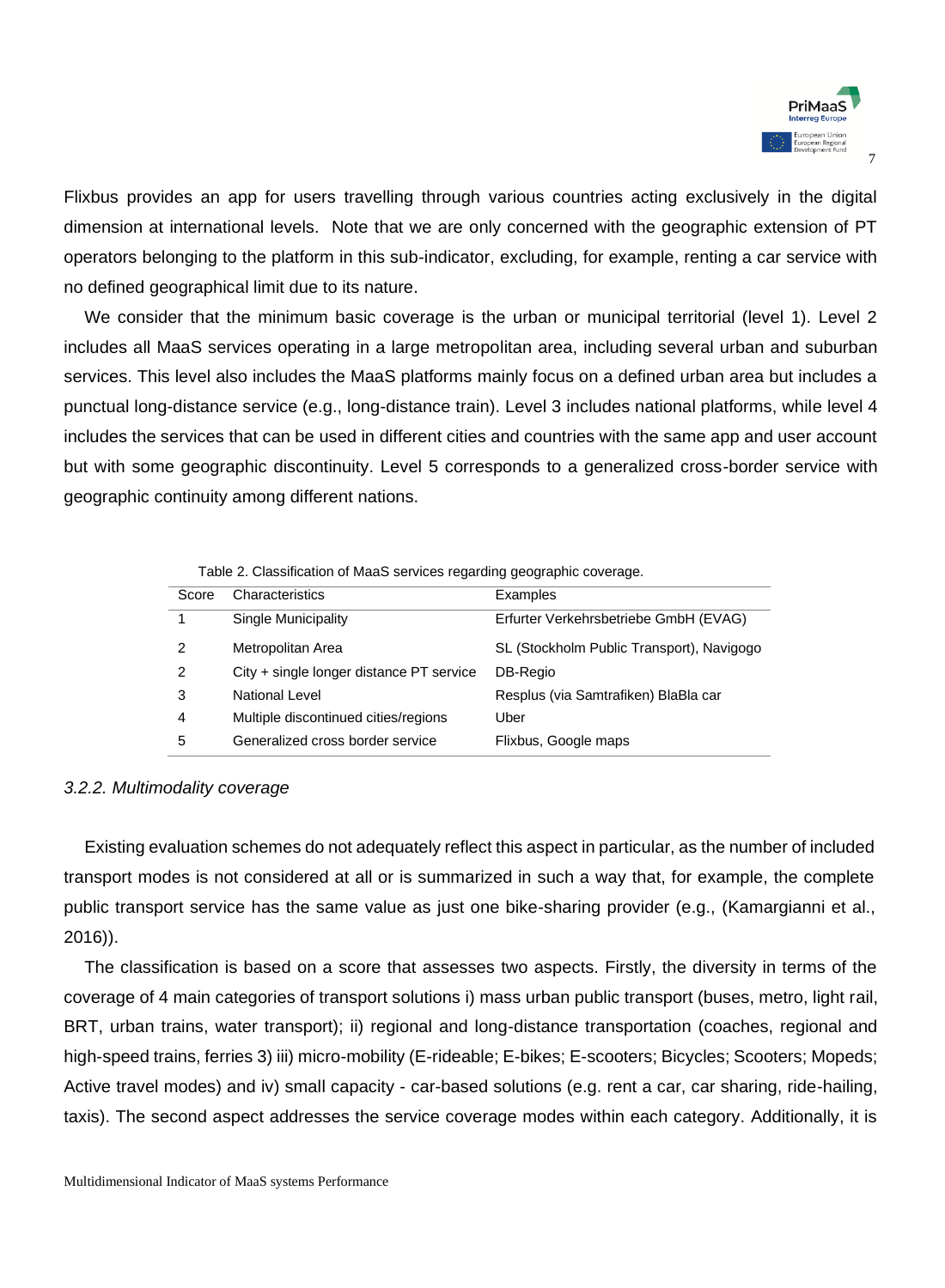

necessary to recognize that the capacity of the MaaS system to offer mobility solutions depends on the variety of transport operators in each region. For this reason, classification is dependent on the type and number of services in each area, as shown in Table 3.

The final ranking on multimodality reflects the variety and percentage of main categories covered and the percentage of services that the MaaS platform serves in a region according to the average percentage of contained mobility service operators. A potential disadvantage of this scoring is that the same service may have different scores in other areas. However, it presents a considerable advantage over other classification schemes by simultaneously reflecting the offer's heterogeneity percentage of covered modes and does not penalize the classification of new MaaS systems deployed in areas of low population density and with less supply of transport.

Table 3. Classification of MaaS services regarding geographic coverage.

|                                                                                                                                   | Services categories coverage (CC)   |                                                              | Service modes Coverage (SC) |                         |  |  |
|-----------------------------------------------------------------------------------------------------------------------------------|-------------------------------------|--------------------------------------------------------------|-----------------------------|-------------------------|--|--|
|                                                                                                                                   |                                     |                                                              | Nº of Regional              | $N^{\circ}$ of MaaS     |  |  |
| Main Category (G)                                                                                                                 | Regional Offer (RO) MaaS Offer (MO) |                                                              | Offer services (MO)         | Offer Service (MO)      |  |  |
| C1 Mass Urban Public Transport<br>(Bus, Train Tram, LRT, BRT, Water<br>transport, etc)                                            | $Y = 1, N = 0$                      | $y=1$ , no = 0                                               | A                           | a                       |  |  |
| C2 Long-distance Transport<br>(Coaches, Bus, Ferries, Regional and $Y = 1$ , N = 0<br>IC trains)                                  |                                     | $v=1$ , no $=0$                                              | B                           | b                       |  |  |
| C3 Micromobility (E-redeables, -E-<br>bikes, E-sootters, Bicycles. Scooters, $Y = 1$ , N = 0<br>Mopeds, Active travel modes, etc) |                                     | $y=1$ , no =0                                                | C                           | C                       |  |  |
| C4 Small/medium capacity and car-<br>based solutions (Flexible on Demand,<br>Taxi, Ride-hailling, car-sharing, rent a<br>car)     | $Y = 1, N = 0$                      | $y=1$ , no = 0                                               | D                           | d                       |  |  |
|                                                                                                                                   |                                     | CC=5MO/5RO                                                   |                             | $SC=(a+b+c+d)/A+B+C+D)$ |  |  |
| Multimodality                                                                                                                     |                                     | $(CC+SC)/2$                                                  |                             |                         |  |  |
| <b>Ranking Multimodality</b>                                                                                                      |                                     | $3336 = 1$ ; 0-39 (%) = 2; 40-59% = 3; 60-79% = 4; > 79% = 5 |                             |                         |  |  |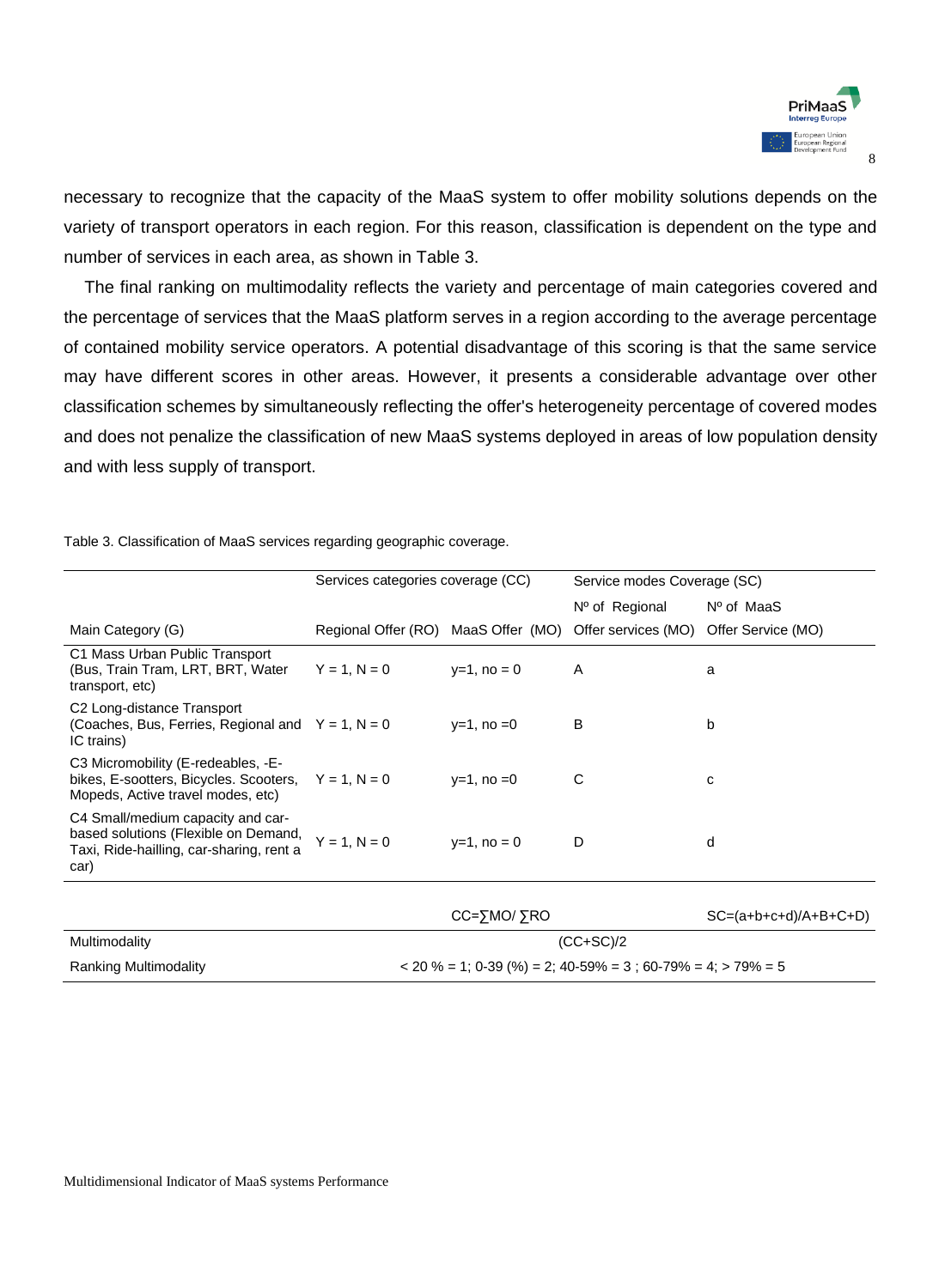

9

### *3.3. Functionality*

The functionality is defined in two sub-pillars. The first field refers to the level of integration of services available. This sub-indicator is close to the characteristics addressed by Sochor et al. (2018). Since the information, planning, payment, and subscription services can be provided independently; a cumulative scale has been designed. One point is accumulated for each service related to general information (maps, timetables), trip planning, and ticketing. Two points are assigned for platforms offering bundling or subscription services, as we consider bundling a differentiating feature inherent to the most advanced MaaS services and an added value compared to the traditional services (Table 4).

| Table 4. Classification of MaaS services regarding the integration of services (left) regarding personalization (right). |  |
|--------------------------------------------------------------------------------------------------------------------------|--|
|--------------------------------------------------------------------------------------------------------------------------|--|

| Score          | Characteristics        | Example          | Score           | IT+ Personalization       | Example         |
|----------------|------------------------|------------------|-----------------|---------------------------|-----------------|
| Yes +1, No 0   | General Info           | Aimo             | Yes $+1$ , No 0 | App                       | EU-BIKE         |
| Yes +1, No 0   | Trip Planning          | Movit            | Yes $+1$ . No 0 | Voyage Customisation      | orariotrasporti |
| $Yes +1. No 0$ | Payment and or Booking | AMT Genoa        | Yes $+1$ . No 0 | Personalization           | AMT             |
| Yes +2. No 0   | Bundling-Subscription  | Ubigo, Navigogo, | Yes $+2$ . No 0 | Automated personalization | Google mpas     |
|                |                        |                  | Yes $+1$ . No 0 | IoT Integration           |                 |

The second sub-indicator is related to personalization, customization integration of the platform in a broader context of IoT and smart devices. This indicator aims to reflect the platform's potential to adapt to users' preferences, obtaining a higher ranking for platforms that do it autonomously. The category 'personalization' includes the possibility for storing personal data and preferences in the MaaS-service, such as frequently used/preferred locations, modes, stops, or trips. Voyage customization consists of the possibility for tailoring and filtering functionalities of the MaaS-service. Specific filters can be applied to customize the user trip based on some preferences. This feature includes, for instance, frequently used/preferred modes, trips, and routing criteria such as price, time, barrier-free, carbon footprint. The degree of, and need for, human intervention decreases as MaaS matures (Lyons et al., 2019). The highest level corresponds to the generalized integration mobility with other digitized services.

In the classification system (Table 4), the basic existence of an app is awarded one point. Manual customization and personalization options are also granted one point each. If the process involves some degree of autonomy and artificial intelligence in recognizing users' preferences, an extra point is added. The maximum score of 5 points is awarded if the MaaS platform connects beyond Mobility, interfacing with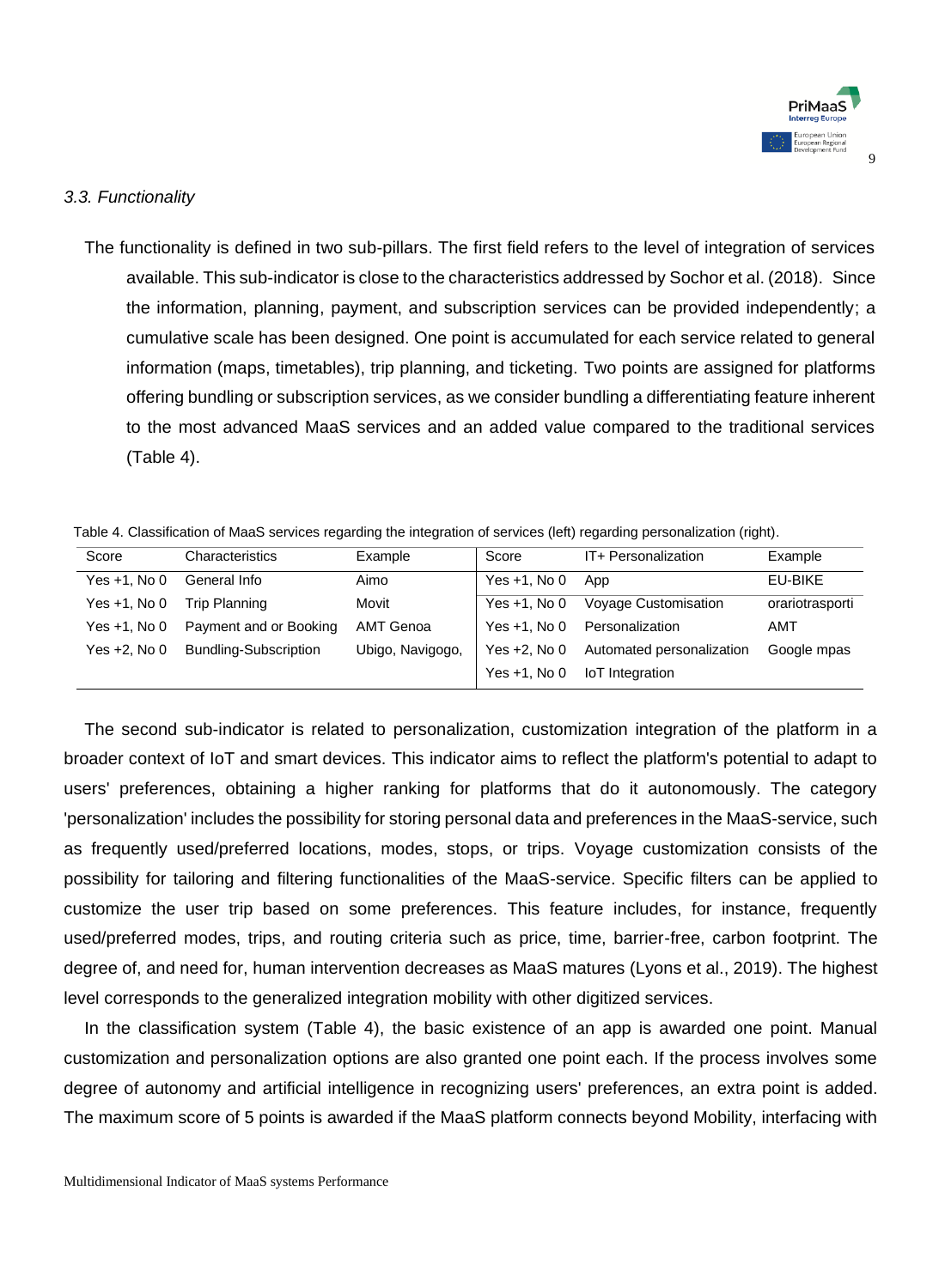

the IoT, smart buildings, and smart cities as proposed in the highest level of Traffic Technology (2018) classification system. Although experts anticipate this possibility as the most advanced level of MaaS integration, we are not aware of this feature's existence on European MaaS platforms.

#### *3.4. Sustainability*

The proposed indicator was developed to reflect the external contribution of the MaaS service in terms of sustainability. In this pillar, we consider the social sub-pillar and the environmental sub-pillar independently. In this context, for each sub-pillar, a score is defined that rewards generic objectives in a less incisive way and strongly rewards active tariff policies promoting social inclusion and environmental sustainability (Table 5).

Regarding the environmental component, a single point is an award if the service provides information on the environmental impacts of the trip or includes a generic target in the platform strategy related to environment and sustainable Mobility (e.g., contributing to reducing car ownership). In case the platform allows users to customize their trip planning based on environmental criteria (e.g., carbon footprint), the platform receives a score of 2 points. The ranking increases as the incentives for promoting eco-friendly behaviour are available. Level 3 includes gamification strategies and incentives (e.g. store discounts) to reward sustainable transport mode choices. If these incentives are based on active smart pricing policies (e.g., pricing correlated to carbon footprint), a 4-point rating is assigned. An additional bonus point is assigned if the MaaS platform is integrated with wider regional or urban planning strategies. This bonus is only assigned to those platforms, supported by a coherent public policy framework (e.g., SUMP plan), and includes clear targets and an evaluation framework to enable that the impact of MaaS on travel behaviour could be measured against local transport policy goals (Table 6).

| Score         | Description                                                                                  | Example                  |
|---------------|----------------------------------------------------------------------------------------------|--------------------------|
|               | Generic Environmental Information or strategic target                                        | <b>Tripshare SEStran</b> |
| $\mathcal{P}$ | <b>Customization Environmental Goals</b>                                                     | Free Now                 |
| 3             | Gamification for promotion of Environmental goals                                            | Navigogo                 |
| 4             | Active or Dynamic Pricing with environmental goals. Discounts for sustainable travel choices | <b>MTR Express</b>       |
| $+1$          | Integration with regional or urban planning strategies. Clear Evaluation Framework           | Riviera Transport        |

Table 5 Classification of MaaS services regarding environmental policy.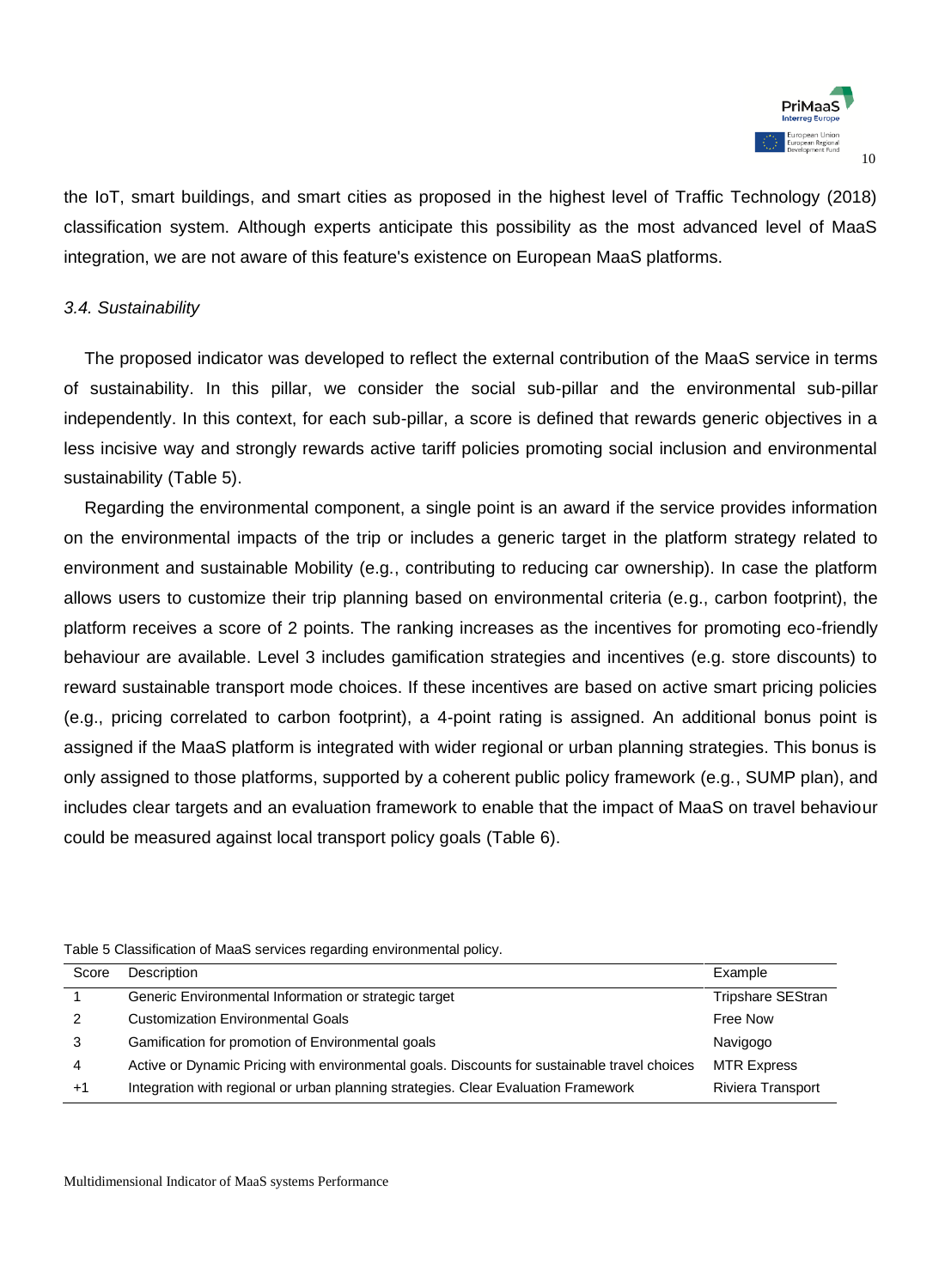

| Score | Description                                         | Example                   |                                                                |
|-------|-----------------------------------------------------|---------------------------|----------------------------------------------------------------|
| $+1$  | Discounts for selected groups                       | Stockholm                 | MTR Express, SMTUC (Coimbra)                                   |
| $+1$  | Data sharing                                        | Uber, Whim                |                                                                |
| $+1$  | Promoting disability independence                   |                           | Uber Stockholm, AMT Genoa TPL Linea (Liguria), Moovit Scotland |
| $+1$  | Promoting healthier lifestyles and livability       | (Timissoara)              | Nysse public transport (Tampere), STPT / Velo TM system        |
| $+1$  | Improving the accessibility of low-density<br>areas | Resplus (via Samtrafiken) |                                                                |

Table 6 Classification of MaaS services regarding societal contribution.

Social contribution is assessed under different domains based on a cumulative scoring system as each feature can be provided independently. The inclusion of discounts for vulnerable groups through subsidized tickets or other pricing schemes is scored with 1 point. Likewise, concerns with accessibility plans and guarantees of accessibility to rural areas are also rewarded. Another considered factor is promoting disability independence by providing information and or means of transport adapted to this population's needs with special needs. The platform's data policy is also considered, namely, the use and sharing of open data. By promoting healthier lifestyles and livability, it is rewarded the initiatives that allow the integration of active modes with Public transport, crowding information or discounts, and free rides for persons with a child in a stroller/pram. It is intended to enhance the platform's contribution to increasing the network's efficiency, enabling operators to adapt the offer to the population's specific needs. Regarding this point, it should be noted that the role of platforms can be complicated since there are cases in which platforms act mutually as a marketplace and service providers. Given this ambivalence, a point to be improved is the necessity of MaaS systems to communicate the data privacy policy and the aggregated or individual data made available to operators, cities, and regional transport authorities (e.g., demand variability, OD matrices, etc.).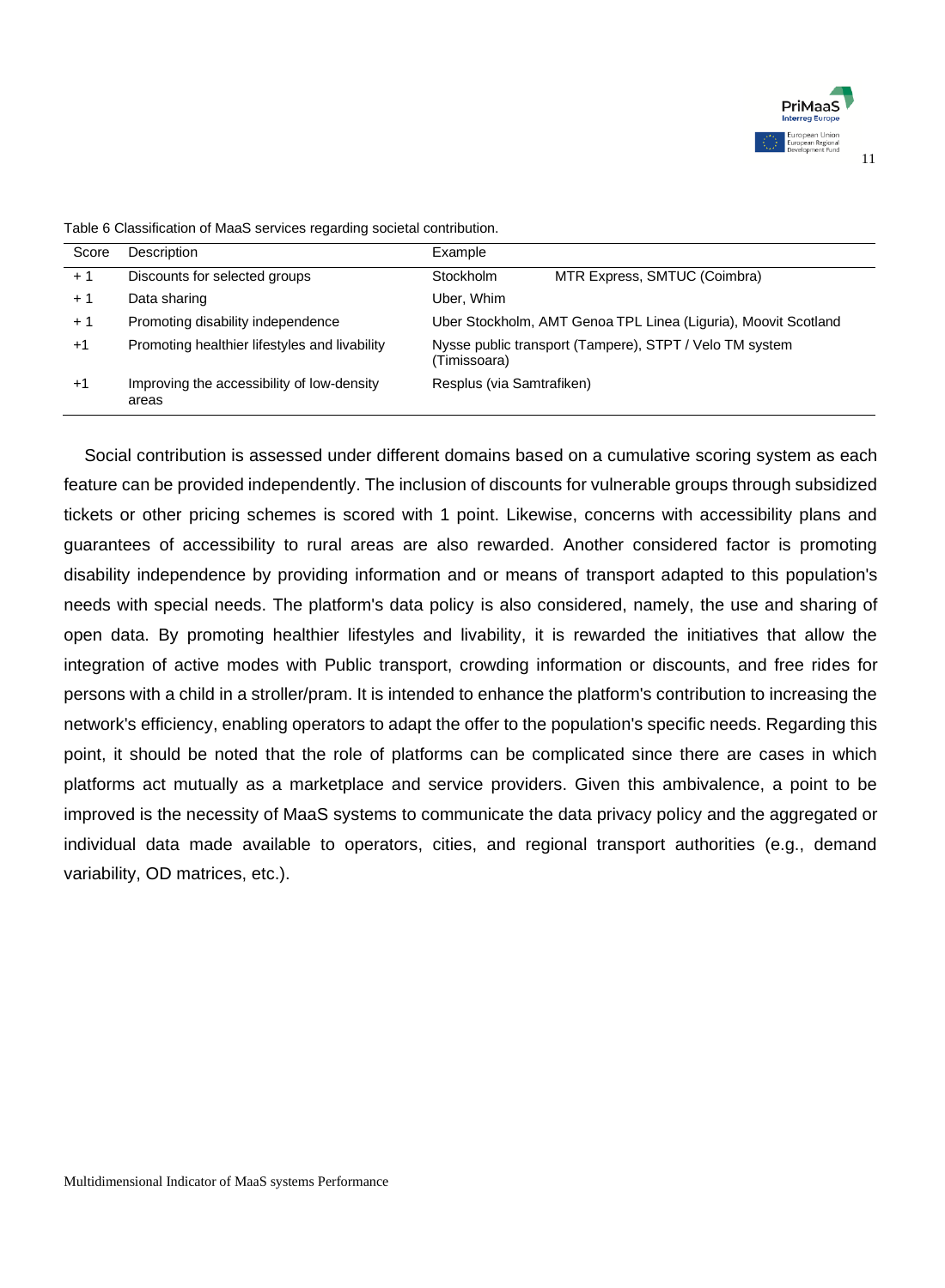

### **4. Results**

This section is devoted to present how the developed ranking scheme can be applied to a representative set of mobility services highlighted in Table 1 [Examples of Classification of MaaS service according to the developed PriMaaS](#page-12-0)  [Multidimensional indicatorTable](#page-12-0) [1T](#page-12-0)able 7. The scores were attributed considering the data available on each platform's website, and the managers of each service were not contacted for this purpose. Therefore, city authorities' direct involvement and responsibility for each mobility service could lead to changes in the final ranking. The selection of services considered the objective of obtaining a heterogeneous set of Mobility services in countries belonging to the PriMaaS consortium. For instance, we include the Nordic reference MasS Whim and Ubigo, travel planners (Google maps and Moovit), unimodal platforms (Flixbus and Uber), ticket integrators (Resplus), the vehicle for hire (FreeNow), and public transport concessionaires (AMT GENOA). Moreover, we compare the classification against previous topological MaaS classification systems.

Table 7 allows drawing some conclusions. Among the various services analyzed, there is a clear tradeoff between coverage and functionality. Naturally, the services that cover a higher geographical area have some limitations on the perspective of the diversity of modes (Flixbus or Uber) or are mainly intended for information and travel planning purposes (Google maps). On the other hand, services with a high level of integration and multimodality have limited geographic coverage (Ubigo, AMT) or imply the existence of several accounts to operate in several cities (e.g., Whim).

Regarding sustainability, most of the companies have generic goals of contributing to green Mobility and healthier cities. Moreover, it may be expected that offering integrated mobility services could contribute to reducing private vehicle ownership. However, in practice, since MaaS systems are the last interface between mobility providers and users, we could expect more measures for actively promoting environmentally friendly Mobility (gamification, active dynamic pricing related to carbon footprint) and clear frameworks and indicators to evaluate these impacts. A clear missing indicator, for example, is the average CO2 emissions per km travelled by a MaaS user and non-users in a given region to allow a fair assessment of the MaaS system to green Mobility

.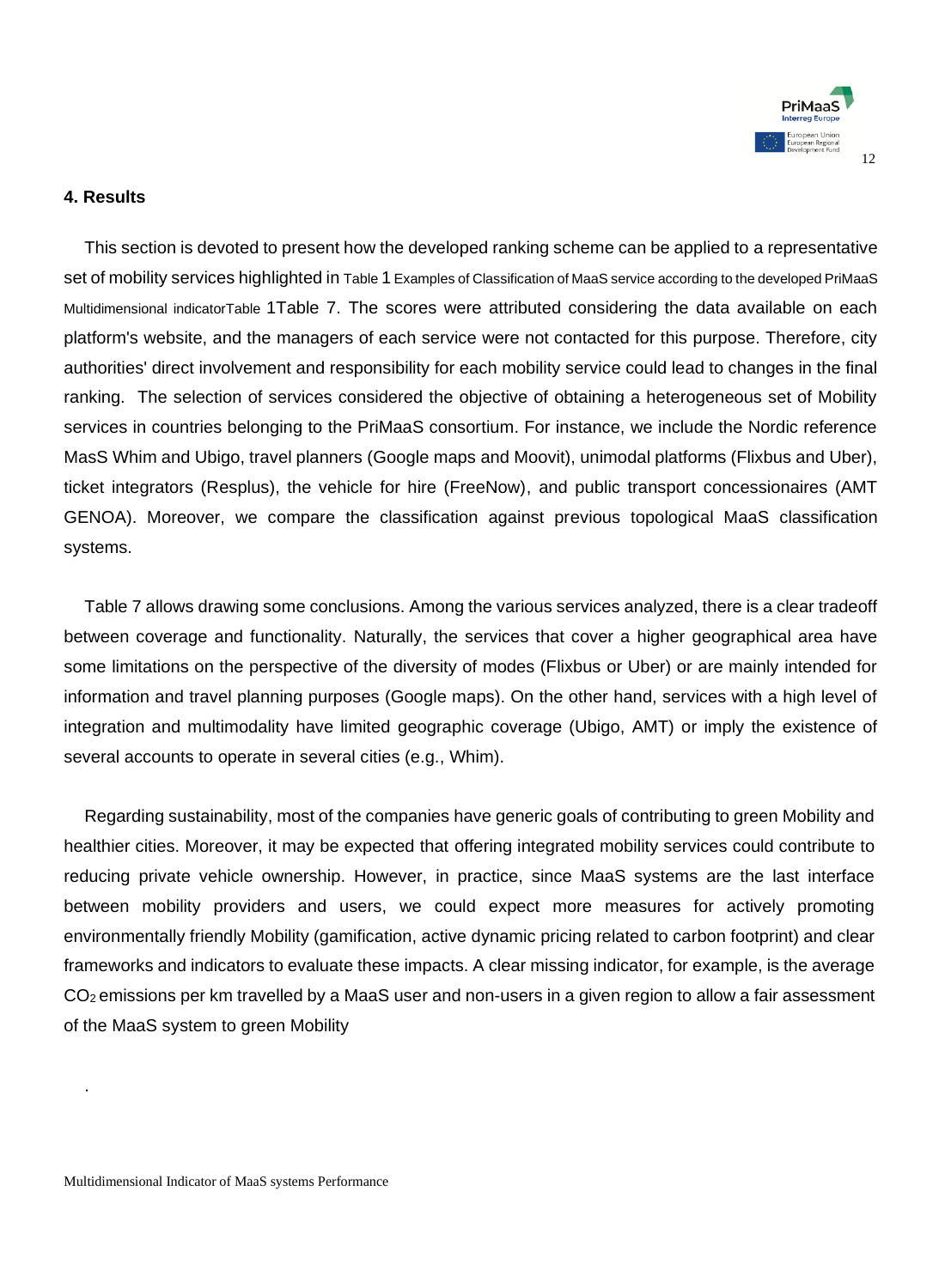

|                             |                | Coverage                | Functionality  |                  | Sustainability |              |      |                           | Overall                 | Sochor et<br>al., 2018  | Transport<br>Tech., 2018 | Lyon et<br>al.,<br>2019 |
|-----------------------------|----------------|-------------------------|----------------|------------------|----------------|--------------|------|---------------------------|-------------------------|-------------------------|--------------------------|-------------------------|
|                             | Geo            | Modes                   | Integration    | Person           | Environ        | Social       |      |                           |                         |                         |                          |                         |
| Whim (Helsinki,<br>FI)      | $\overline{c}$ | 4                       | 5              | $\overline{2}$   | $\mathbf{1}$   | $\mathbf{1}$ | 0.50 | $\mathsf 3$               | $\overline{\mathbf{4}}$ | $\overline{4}$          |                          |                         |
| SWA Mobil<br>(Augsburg, DE) | $\overline{2}$ | $\overline{\mathbf{4}}$ | 3              | $\mathsf 3$      | $\mathbf 0$    | $\mathbf 0$  | 0.40 | $\ensuremath{\mathsf{3}}$ | $\overline{4}$          | 4                       |                          |                         |
| VMT App (Erfurt,<br>DE)     | $\overline{c}$ | $\mathsf 3$             | 3              | 3                | $\mathbf 0$    | $\mathbf 0$  | 0.37 | $\overline{2}$            | $\overline{\mathbf{4}}$ | $\overline{4}$          |                          |                         |
| <b>DB Navigator</b><br>(DE) | $\mathsf 3$    | $\mathbf 2$             | 3              | 3                | $\pmb{0}$      | $\mathbf 0$  | 0.37 | $\sqrt{2}$                | $\overline{\mathbf{4}}$ |                         |                          |                         |
| Google Maps<br>(Erfurt, DE) | 5              | $\mathsf 3$             | $\overline{2}$ | $\overline{4}$   | $\pmb{0}$      | 1            | 0.50 | 1                         | $\mathbf 0$             | $\mathbf{1}$            |                          |                         |
| Moovit (Coimbra,<br>PT)     | 4              | 1                       | $\overline{c}$ | $\boldsymbol{2}$ | $\mathbf{1}$   | $\pmb{0}$    | 0.30 | 1                         | $\pmb{0}$               | 1                       |                          |                         |
| AMT (Genoa, IT)             | $\overline{2}$ | $\overline{\mathbf{4}}$ | 3              | 3                | $\mathbf{1}$   | 3            | 0.60 | $\mathbf{3}$              | 3                       | $\overline{\mathbf{4}}$ |                          |                         |
| Uber<br>(Stockholm, SW)     | 4              | 1                       | 3              | $\mathsf 3$      | $\mathbf 2$    | 1            | 0.40 | 1                         | <b>NA</b>               | $\sqrt{2}$              |                          |                         |
| Ubigo<br>(Stockholm, SW)    | $\overline{2}$ | 4                       | 5              | $\mathbf 2$      | $\mathbf{1}$   | $\mathbf{1}$ | 0.50 | $\mathsf 3$               | 4                       | 4                       |                          |                         |
| Resplus<br>(Swdeen)         | $\mathsf 3$    | $\overline{\mathbf{4}}$ | 5              | 1                | 1              | $\mathbf{1}$ | 0.50 | $\ensuremath{\mathsf{3}}$ | 2                       | 3                       |                          |                         |
| FreeNow<br>(Timisoara, RO)  | 4              | $\mathbf{1}$            | 3              | 3                | $\pmb{0}$      | $\mathbf 0$  | 0.30 | $\mathbf{1}$              | <b>NA</b>               | $\sqrt{2}$              |                          |                         |
| Flixbus<br>(International)  | 5              | 1                       | 3              | 1                | $\mathbf 0$    | $\mathbf 0$  | 0.33 | 1                         | <b>NA</b>               | $\sqrt{2}$              |                          |                         |
|                             |                |                         |                |                  |                |              |      |                           |                         |                         |                          |                         |

<span id="page-12-0"></span>Table 1 Examples of Classification of MaaS service according to the developed PriMaaS Multidimensional indicator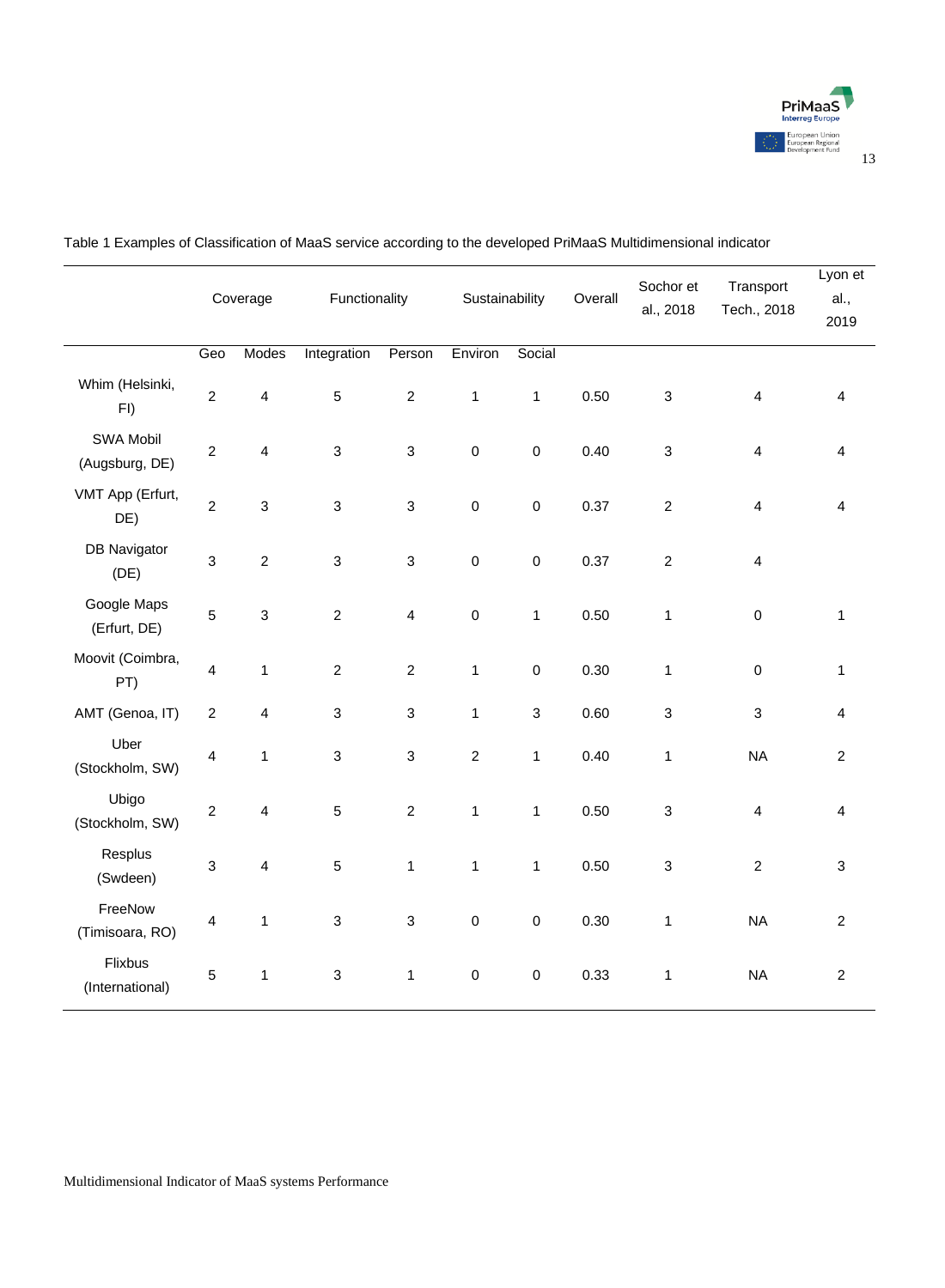

#### **5. Discussion and conclusions**

The Multidimensional indicator developed here is not intended to be considered a static indicator and replace any other previously proposed MaaS evaluation system but rather to broaden the analysis spectrum based on a holistic approach and concrete criteria. Regarding the comparison between indicators, since the scope or objectives are different, it is normal for differences to exist among the various classification systems. Each work contributed significantly to understand the MaaS phenomenon better.

The classification scheme proposed in this article involves more time-consuming work in assigning levels to each dimension, and despite the existence of concrete criteria, there is still room for uncertainty and discussion. The scoring criteria established so far are sufficiently ambitious. There is scope for progression of the various platforms in short to medium term and should be updated as the systems evolve as with other existing classification systems (e.g. energy efficiency labelling). From the preliminary analysis, we point out the following opportunities for improvement in the MaaS ecosystem. As highlighted by previous research, to achieve the vision that MaaS proposes, there is a need for more changes to produce greater positive attitudes towards sharing and effective, sustainable MaaS. Based on this work, the following recommendations can be made:

- Progressive and bi-directional convergence in terms of geographic coverage, integration of modes and services, more ambitions vision and implementation of measures to promote green mobility and accessibility to all;

- Greater clarity in data sharing standards - upstream (mobility offer data that feeds MaaS systems) and downstream data (which aggregated demand data and with what granularity should be provided by the MaaS systems to public authorities);

- Existence of transparent indicators in terms of modal distribution and average ecological footprint of the users of each MaaS service.

The economic dimension both in terms of the viability of the MaaS platforms themselves and their contribution to the local economy should be explored in further research.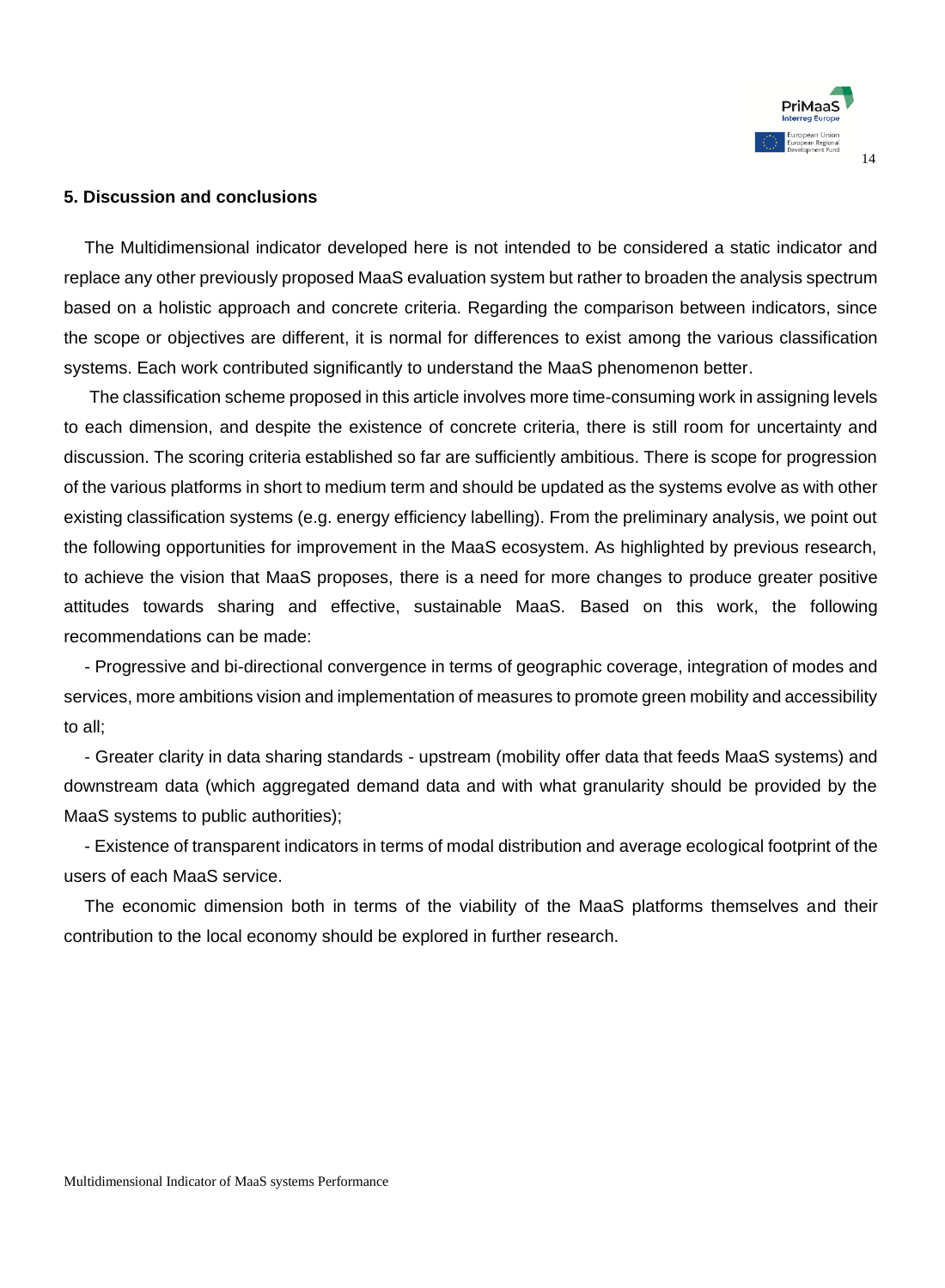

#### **References**

- Alonso-González, M. J., Hoogendoorn-Lanser, S., van Oort, N., Cats, O., & Hoogendoorn, S. (2020). Drivers and barriers in adopting Mobility as a Service (MaaS) – A latent class cluster analysis of attitudes. *Transportation Research Part A: Policy and Practice*, *132*, 378–401. https://doi.org/10.1016/j.tra.2019.11.022
- Arias-Molinares, D., & García-Palomares, J. C. (2020). The Ws of MaaS: Understanding mobility as a service from literature review. *IATSS Research*, *44*(3), 253–263. https://doi.org/10.1016/j.iatssr.2020.02.001
- Eckhardt, J., Lauhkonen, A., & Aapaoja, A. (2020). Impact assessment of rural PPP MaaS pilots. *European Transport Research Review*, *12*(1), 49. https://doi.org/10.1186/s12544-020-00443-5
- Esztergár-Kiss, D., & Kerényi, T. (2020). Creation of mobility packages based on the MaaS concept. *Travel Behaviour and Society*, *21*, 307–317. https://doi.org/10.1016/j.tbs.2019.05.007
- Esztergár-Kiss, D., Kerényi, T., Mátrai, T., & Aba, A. (2020). Exploring the MaaS market with systematic analysis. *European Transport Research Review*, *12*(1), 67. https://doi.org/10.1186/s12544-020-00465-z
- Hensher, D. A., Ho, C. Q., Mulley, C., Nelson, J. D., Smith, G., & Wong, Y. Z. (2020). *Understanding Mobility as a Service (MaaS)*. Elsevier.
- Hietanen, S. (2014). ' Mobility as a Service ' the new transport model ? *Eurotransport*, *12*(2), 2–4. https://silo.tips/download/sampo-hietanen-ceo-its-finland
- Kamargianni, M., Li, W., Matyas, M., & Schäfer, A. (2016). A Critical Review of New Mobility Services for Urban Transport. *Transportation Research Procedia*, *14*, 3294–3303. https://doi.org/10.1016/j.trpro.2016.05.277
- Lyons, G., Hammond, P., & Mackay, K. (2019). The importance of user perspective in the evolution of MaaS. *Transportation Research Part A: Policy and Practice*, *121*, 22–36. https://doi.org/10.1016/j.tra.2018.12.010
- PriMaaS. (2021). *PriMAaS Prioritizing low carbon mobility services for improving accessibility of citizens*. https://www.interregeurope.eu/primaas/
- Smith, G., Sochor, J., & Karlsson, I. C. M. (2018). Mobility as a Service: Development scenarios and implications for public transport. *Research in Transportation Economics*, *69*, 592–599. https://doi.org/10.1016/j.retrec.2018.04.001
- Sochor, J., Arby, H., Karlsson, I. C. M., & Sarasini, S. (2018). A topological approach to Mobility as a Service: A proposed tool for understanding requirements and effects, and for aiding the integration of societal goals. *Research in Transportation Business & Management*, *27*, 3–14. https://doi.org/10.1016/j.rtbm.2018.12.003
- Aaltonen, S., 2017. MaaS Readiness Level Indicators for Local Authorities.
- Alonso-González, M. J., Hoogendoorn-Lanser, S., van Oort, N., Cats, O., & Hoogendoorn, S. (2020). Drivers and barriers in adopting Mobility as a Service (MaaS) – A latent class cluster analysis of attitudes. *Transportation Research Part A: Policy and Practice*, *132*, 378–401. https://doi.org/10.1016/j.tra.2019.11.022
- Arias-Molinares, D., & García-Palomares, J. C. (2020). The Ws of MaaS: Understanding mobility as a service from literature review. *IATSS Research*, *44*(3), 253–263. https://doi.org/10.1016/j.iatssr.2020.02.001
- Eckhardt, J., Lauhkonen, A., & Aapaoja, A. (2020). Impact assessment of rural PPP MaaS pilots. *European Transport Research Review*, *12*(1), 49. https://doi.org/10.1186/s12544-020-00443-5
- Esztergár-Kiss, D., & Kerényi, T. (2020). Creation of mobility packages based on the MaaS concept. *Travel Behaviour and Society*, *21*, 307–317. https://doi.org/10.1016/j.tbs.2019.05.007
- Esztergár-Kiss, D., Kerényi, T., Mátrai, T., & Aba, A. (2020). Exploring the MaaS market with systematic analysis. *European Transport Research Review*, *12*(1), 67. https://doi.org/10.1186/s12544-020-00465-z
- Hensher, D. A., Ho, C. Q., Mulley, C., Nelson, J. D., Smith, G., & Wong, Y. Z. (2020). *Understanding Mobility as a Service (MaaS)*. Elsevier.